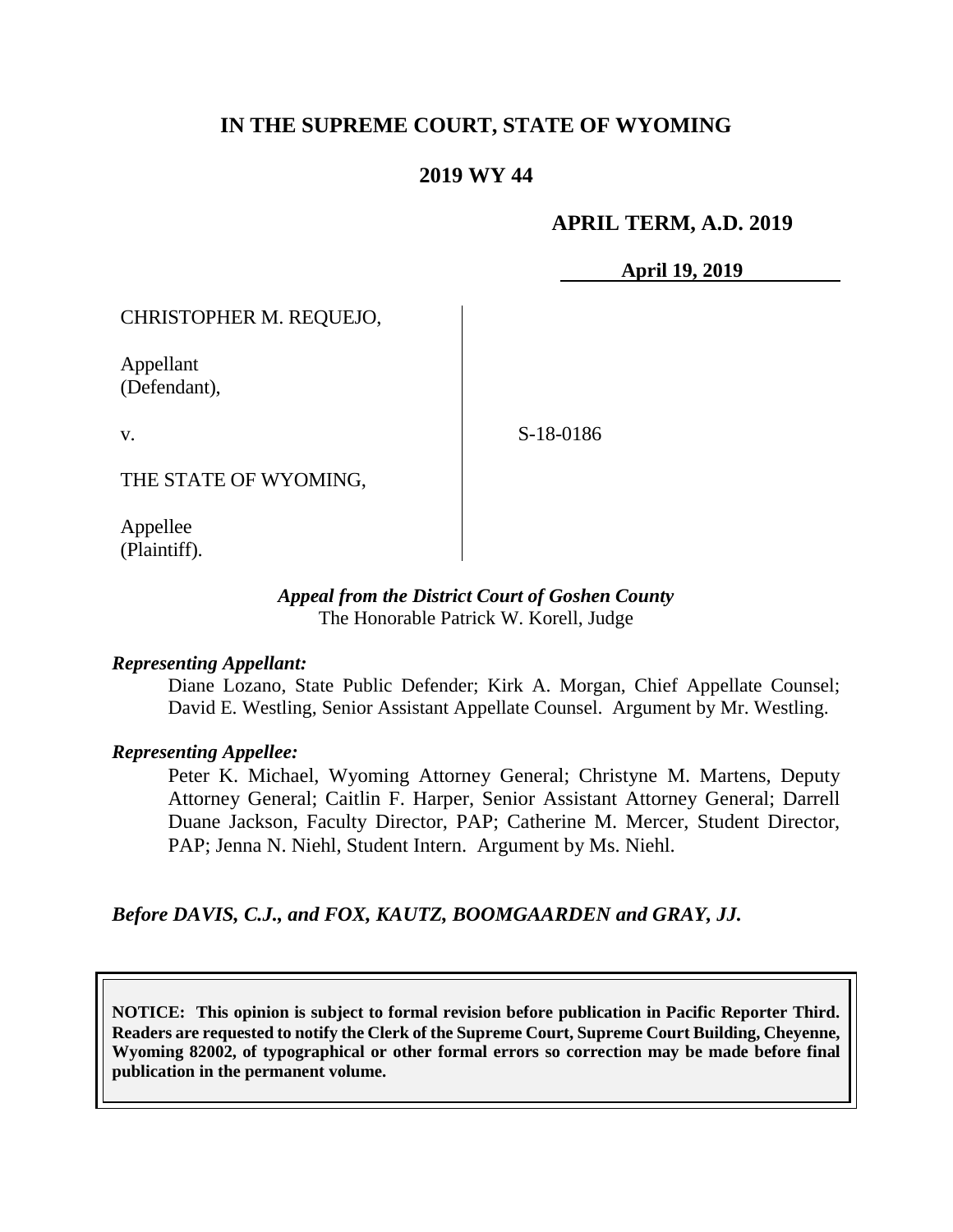### **KAUTZ, Justice.**

[¶1] A jury convicted Christopher Michael Requejo of two counts of aggravated assault and battery with a deadly weapon. Four and one-half months before his trial, Mr. Requejo demanded disclosure by the State of any recorded statements he or any witnesses had made. Although the State had access to such statements before Mr. Requejo's demand, it did not disclose them until three working days prior to trial. Mr. Requejo moved for dismissal of the charges as a sanction for the late discovery and now appeals the district court's denial of that motion. We find that the district court properly exercised its discretion by imposing other sanctions against the State and affirm the court's order denying Mr. Requejo's motion to dismiss.

### **ISSUE**

[¶2] Mr. Requejo presents the following issue on appeal:

Whether the district court abused its discretion in not dismissing with prejudice the charges against Mr. Requejo as a sanction for the State's violation of Wyoming Rule of Criminal Procedure 16.

## **FACTS**

[¶3] On July 20, 2017, the State charged Mr. Requejo with two counts of aggravated assault and battery with a deadly weapon in violation of Wyo. Stat. Ann. § 6-2-502(a)(ii) and (b) (Lexis Nexis 2017). The charges stemmed from an incident where he attempted to forcibly enter the residence of his girlfriend's sister while swinging a machete at a window and yelling threats at the two occupants inside. Mr. Requejo pleaded not guilty at his arraignment on August 10, 2017, and the case was set for trial. On September 11, 2017, he served discovery demands on the State. Under W.R.Cr.P. 16, he demanded, among other discovery, any recorded statements he had made. Under W.R.Cr.P. 26.2 he requested "any and all statements which Rule 26.2 required be turned over." The district court did not enter an order requiring any discovery.

[¶4] While the State timely responded to most of Mr. Requejo's discovery requests, it failed to produce two items until January 24, 2018—three working days, or five days total before trial. These items were a recording of a 911 call made by the victim on the night of the incident and a statement made by Mr. Requejo to the police on the night of his arrest. Based on the late disclosure, Mr. Requejo filed a *Motion to Dismiss Case with Prejudice* on January 25, 2018.

[¶5] The district court held a hearing on the motion on January 29, 2018. The State denied any bad faith and asserted a lack of diligence and a glitch in their records acquisition process as the reason for the late disclosure. This glitch kept the State from discovering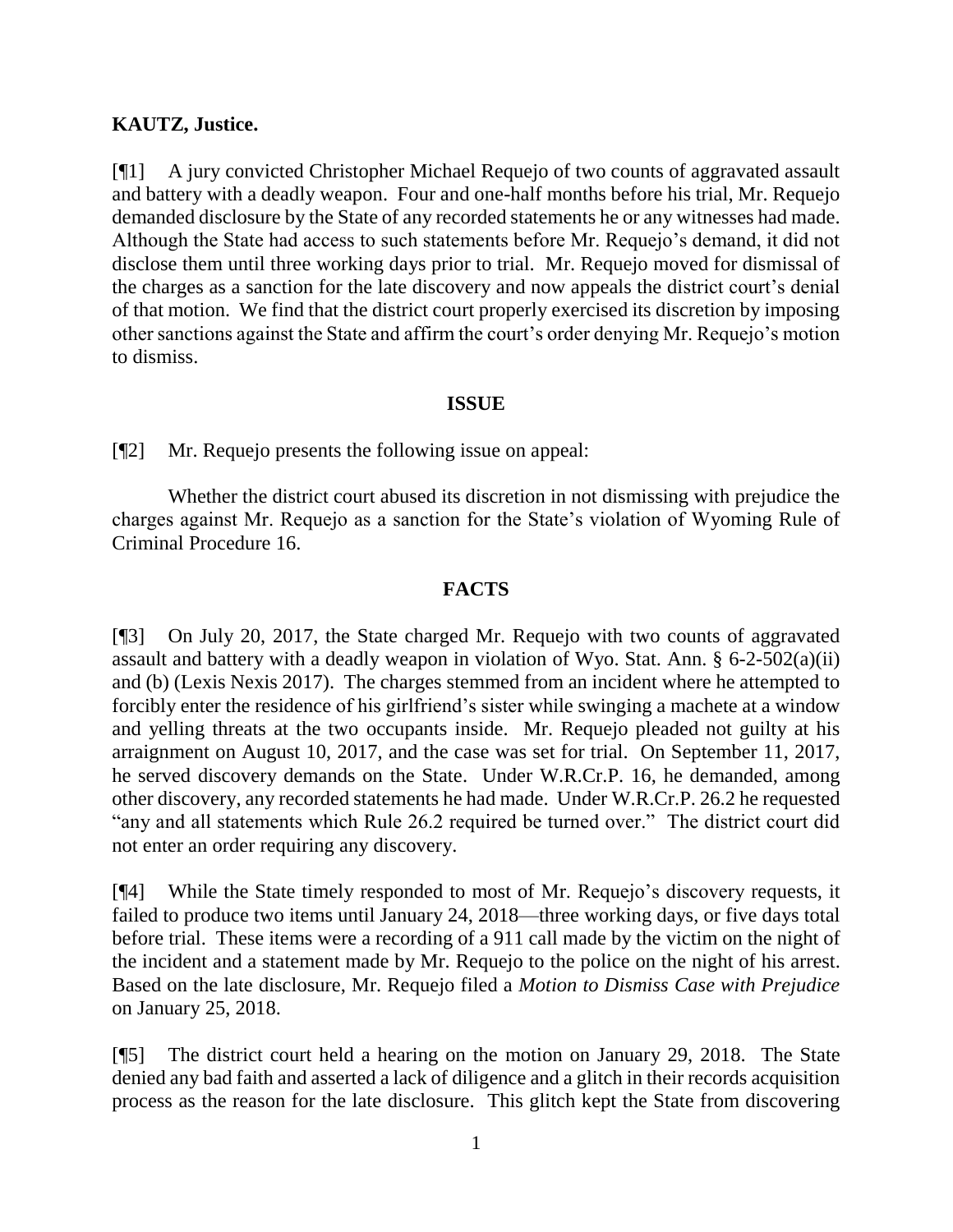the records until several days before trial, after which they promptly disclosed them to Mr. Requejo. Acknowledging their violation of discovery rules, the State voluntarily stipulated to suppression of the late disclosed evidence and listed several remedial mechanisms it had implemented to avoid any future mistakes. It argued this stipulation materially weakened its case since the evidence in question was only inculpatory and thus damaging to Mr. Requejo's case, not helpful. Mr. Requejo agreed the State probably did not act in bad faith but stated that the late disclosure should not have occurred in any event. In addition, he argued that the late disclosure caused him to suffer prejudice due to its effect on plea negotiations and his inability to pursue a voluntary intoxication defense. The court offered Mr. Requejo a one-week continuance to consider a voluntary intoxication defense based on the late discovery materials, but he declined this offer. He declined two further offers of continuances made by the judge later in the proceedings, as well. The court issued its *Order Denying Defendant's Motion to Dismiss* on February 2, 2018, finding that Mr. Requejo agreed the State did not act in bad faith when it violated the discovery rules, that Mr. Requejo was not prejudiced by the error, that he declined the offer of a continuance for trial preparation, and that he requested the trial proceed as scheduled.

[¶6] On January 30, 2018, a jury convicted Mr. Requejo of both counts. The court sentenced him to concurrent six to ten-year periods of incarceration in a Wyoming State Penal Institution, with credit for 287 days of presentence confinement. Mr. Requejo subsequently filed a timely notice of appeal.

#### **STANDARD OF REVIEW**

[¶7] "A trial court has discretion in determining the proper sanction for a party's violation of its discovery responsibilities." *Lawson v. State,* 994 P.2d 943, 946 (Wyo. 2000); *Lindsey v. State,* 725 P.2d 649, 655 (Wyo.1986). *State v. Naple*, 2006 WY 125, ¶ 8, 143 P.3d 358, 360-61 (Wyo. 2006). The decision of a trial court in addressing a violation of required discovery will be set aside only for an abuse of discretion. *Naple,* ¶ 8, 143 P.3d at 361. We will find an abuse of discretion only if the trial court could not reasonably conclude as it did, and we will not reverse its decision if there is a legitimate basis for its ruling. *Lawson*, 994 P.2d at 947. The party challenging the trial court's decision has the burden of showing an abuse of discretion. *Anderson v. State*, 2014 WY 13, ¶ 11, 317 P.3d 1108, 1113 (Wyo. 2014).

#### **DISCUSSION**

[¶8] Our analysis begins with the Wyoming Rules of Criminal Procedure. Mr. Requejo served the State with a written demand for discovery materials on September 11, 2017. Wyoming Rule of Criminal Procedure  $16(a)(1)(A)(i)(1)$  mandates the production of any "relevant written or recorded statements made by the defendant" that the State controls or should know about after acting in due diligence, upon request by the defendant. In addition, W.R.Cr.P. 26.2(a) mandates, upon order by the court, the production of any written or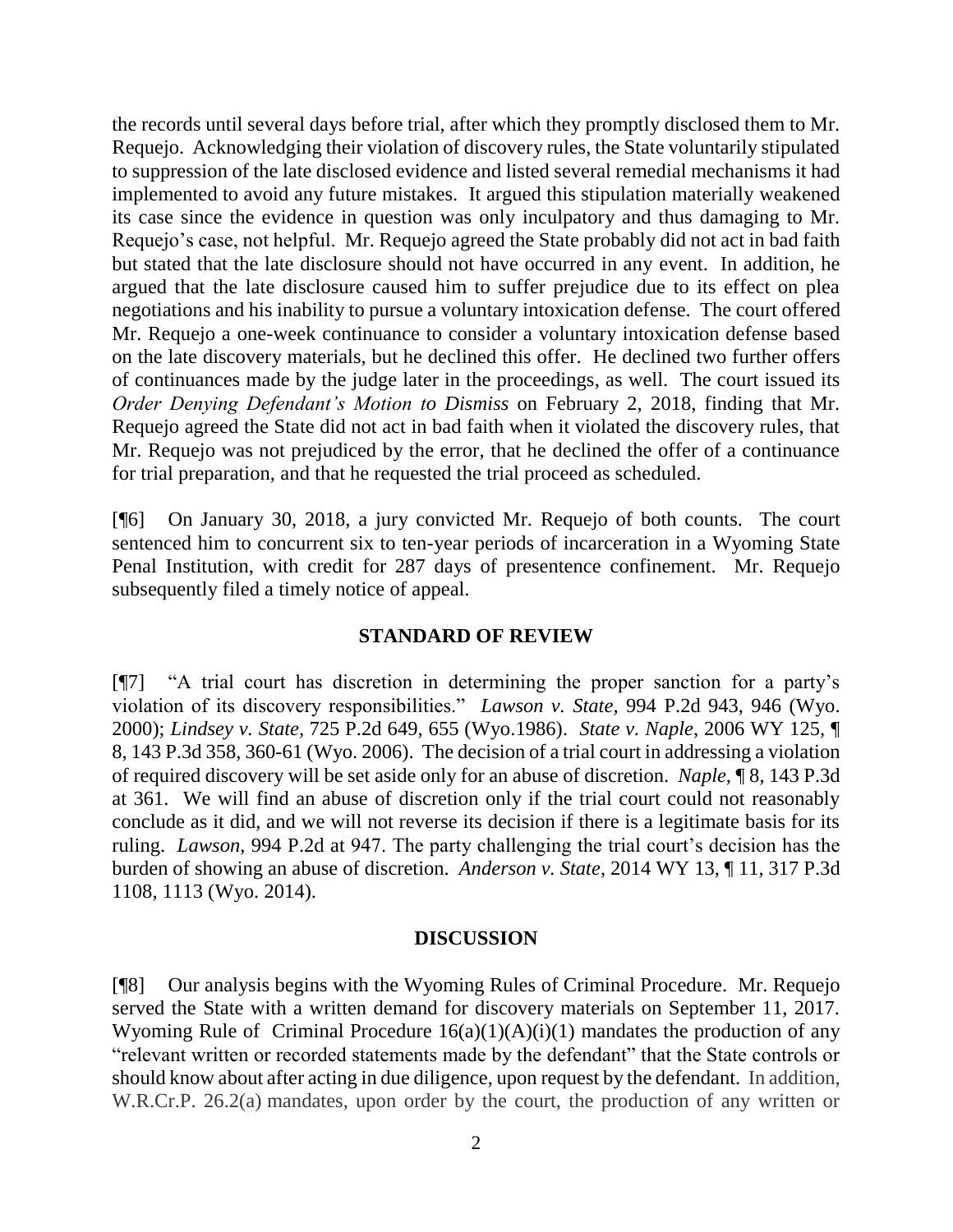recorded witness statements relating to that witness's past or future testimony that the State possesses or can reasonably obtain. This may include the late-disclosed 911 recording made by the victim to police the night Mr. Requejo attacked her at her house.

[¶9] Neither Rule 16 nor Rule 26.2 indicates a specific time frame for disclosure of demanded discovery materials. The advisory committee notes to F.R.Cr.P. 16, from which our rule is derived, state that "although no specific timing requirements are included, it is expected that the parties will make their requests and disclosures in a timely fashion." The purpose of the discovery rules "logically means that such disclosures must occur prior to the start of trial, if not earlier." *United States v. Slough,* 61 F. Supp.3d 103, 108 (D.D.C. 2014). Rule 26.2 only requires production of statements of witnesses "upon order of the court." Here, Mr. Requejo did not file any motions requesting the district court order the State to disclose any discovery materials, and the court did not issue a discovery order.

[¶10] The State did not argue that the timing of its disclosure of the recorded items complied with Rule 16. Although the district court did not enter an order for discovery, the State did not argue that disclosure of witness statements was not required under Rule 26.2. The State also did not contend that the 911 recording was not a witness "statement" under Rule 26.2. *See Jones v. State,* 568 P.2d 837 (Wyo. 1977). Consequently, for purposes of this opinion, we will assume that the timing of the State's disclosure of both recordings three working days before trial constituted a failure to comply with its duty to disclose under Rules 16 and 26.2. Rule 16(d)(2) provides direction in the event the State fails to comply with mandated discovery under that rule:

> If at any time during the course of the proceedings, it is brought to the attention of the court that a party has failed to comply with this rule, the court may order such party to permit the discovery or inspection, grant a continuance, or prohibit the party from introducing evidence not disclosed, or it may enter such other order as it deems just under the circumstances.

[¶11] The court may dismiss with prejudice if it finds the sanction to be just under the circumstances. *Naple*, ¶ 11, 143 P.3d at 361. When evaluating whether a sanction is just under the circumstances, courts consider the following three factors:

> (1) the reasons the State delayed producing the requested materials, including whether or not the prosecutor acted in bad faith when it failed to comply with the discovery order; (2) the extent of prejudice to the defendant as a result of the delay; and (3) the feasibility of curing the prejudice with a continuance.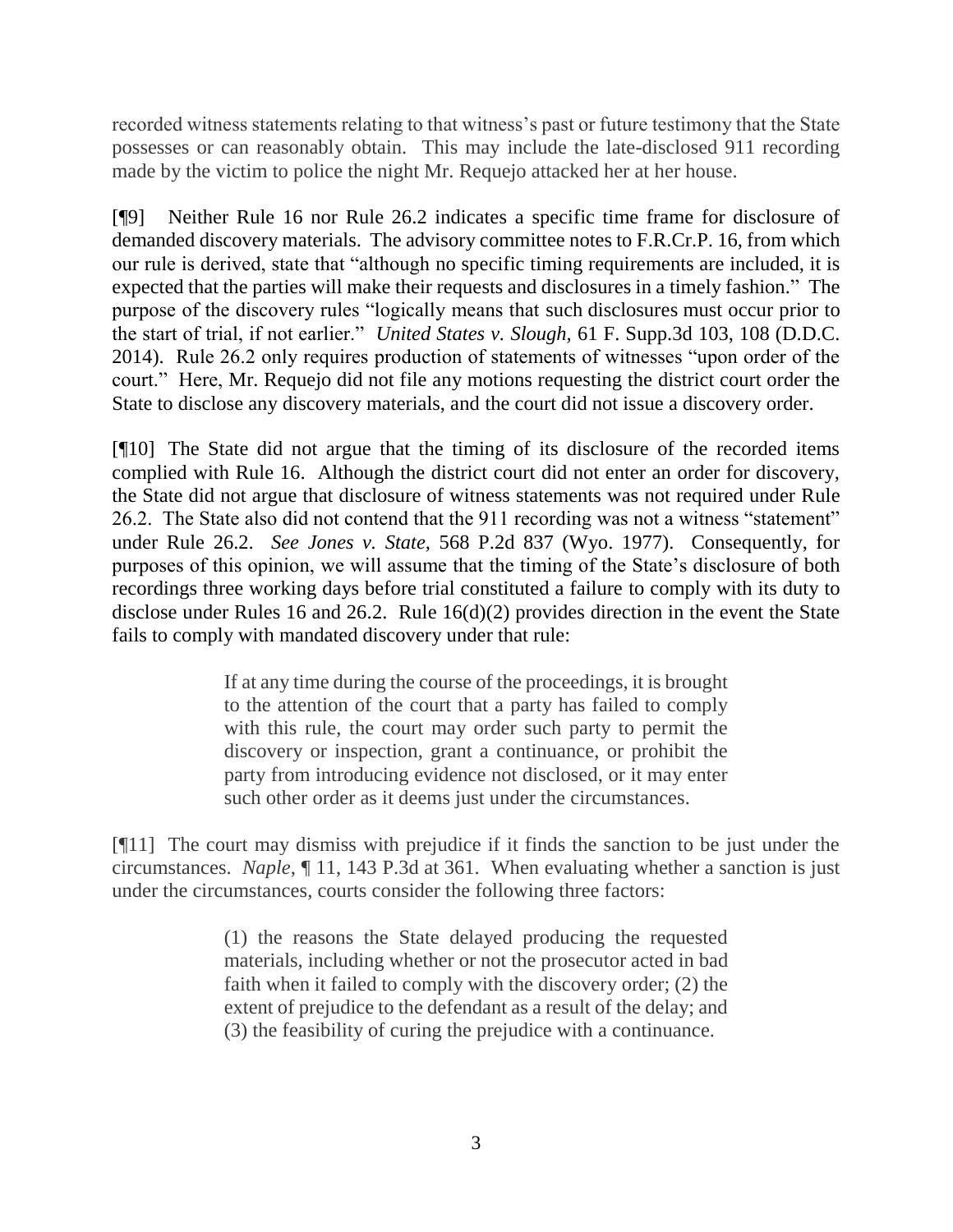*Id.*,  $\sim$  24, 143 P.3d at 365. Additionally, the court must impose the least severe sanction that will effectively ensure the State's future compliance with discovery responsibilities. *Id*. In *Naple*, the Court approved of a quote from 21 Am.Jur.2d. *Criminal Law* § 784 (2006) detailing the "exceptional circumstances" when dismissal is an appropriate remedy for a discovery violation.

> A court's dismissal of a criminal case is a remedy of last resort, and a trial judge abuses his or her discretion by ignoring intermediate remedial steps. Such dismissal is reserved for severe situations because dismissal of a charging instrument frustrates the public interest in the prosecution of crimes.

## *Id.*, **[13, 143 P.3d at 362-63.**

[¶12] Further elaborating on this principle, the Court in *Naple* quoted the Tenth Circuit, which stated that, "instances where an appellate court has upheld a district court's dismissal of an indictment because of alleged prosecutorial misconduct are 'few and far between.'" *Id.,* ¶ 12, 143 P.3d at 362, citing *United States v. Anderson,* 778 F.2d 602, 606 (10th Cir. 1985). In short, while dismissal with prejudice can be "just under the circumstances" in addressing a violation of discovery rules, it is a remedy of last resort reserved for extreme cases. Analysis of the three *Naple* factors is required first, and dismissal should only be applied when no other sanction will incentivize compliance with discovery rules in the future.

## *Reasons for Delay*

[¶13] Considering the first factor of the *Naple* test, the State asserts a glitch in its record acquisition process was the reason for its delay. Apparently, while the State had access to the Goshen County Sheriff's Office records, it did not have that same access to the Torrington Police Department's records due to an oversight. Upon discovering these recorded materials several months after being served with Mr. Requejo's discovery request, the State promptly delivered them to him. While this was an oversight, the record shows no evidence of bad faith on the part of the State. Bad faith is a notoriously nebulous concept, but there are several helpful definitions. According to *Black's Law Dictionary* 166  $(10<sup>th</sup>$  ed. 2014), "bad faith" is described as "Dishonesty of belief or purpose." We used this definition in our own precedent when describing bad faith refusal to pay insurance claims, "'Bad faith' by definition cannot be unintentional. 'Bad faith' is defined as 'Deceit; duplicity; insincerity.'" *Hatch v. State Farm Fire and Cas. Co.*, 842 P.2d 1089, 1092 (Wyo. 1992). Although *Hatch* deals with bad faith in a tort context, we find its definition of bad faith to be applicable here.

[¶14] The State did not disclose recordings of the victim's 911 call and Mr. Requejo's post arrest statement with the police until three days before trial. We find no evidence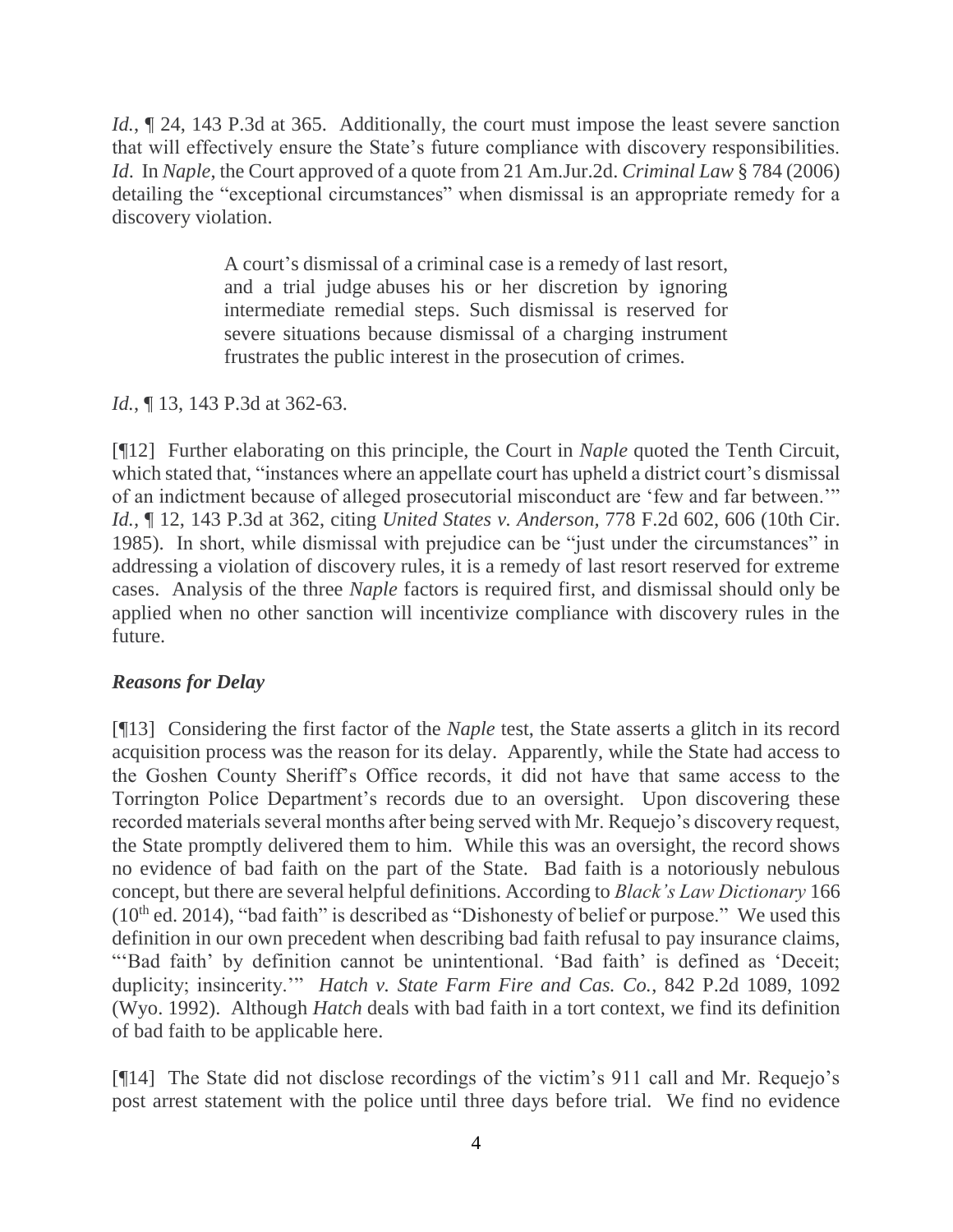anywhere in the record indicating the State willfully withheld these recordings from Mr. Requejo. In fact, during the motion hearing, defense counsel stated, "as I said the last time we discussed this issue, I don't believe that the State acted in bad faith. I believe that there was perhaps some diligence that was not done, but I don't think it was not (sic) done in bad faith." The State, for its part, admitted it made a mistake and had no intention to willfully withhold the discovery information from Mr. Requejo. During the same motion hearing, the prosecutor said, "There is certainly an issue with the way that the State receives and handles information, but certainly nothing that approaches willful or intentional." The State also stipulated to suppression of the evidence and adopted several remedial mechanisms designed to prevent this from happening again in the future. The office now has access to the police department's records, it uses a pre-trial checklist to keep staff prepared, and it has implemented other internal review procedures to ensure there are "two eyeballs on everything." It is reasonable to conclude the late disclosure was nothing more than an inadvertent mistake and not willfully dishonest, a mistake which the State should diligently seek to avoid in the future.

# *Prejudice*

[¶15] Looking at the second factor of the *Naple* test, the record does not demonstrate Mr. Requejo suffered any prejudice. He identified only two possible areas of prejudice at the motion hearing. First, he suggested that earlier disclosure of the evidence could have provided the basis for a voluntary intoxication defense, and second, he surmised that earlier disclosure could have "changed the landscape of plea negotiations." However, when offered a one-week continuance to prepare a voluntary intoxication defense, Mr. Requejo stated it was not necessary since he did not plan to pursue that defense. In fact, the district court offered him a continuance three separate times during the motion hearing, offers he expressly declined.

[¶16] Mr. Requejo's assertion that his plea negotiations may have proceeded differently is not a claim of prejudice. No evidence supports a claim of any lost opportunities or intentions to plead differently and obtain a more favorable result. In the present case, Mr. Requejo pleaded not guilty to aggravated assault, and there is no evidence he contemplated pleading otherwise. There also is no evidence the prosecution considered offering him a plea bargain, much less one more beneficial than his ultimate sentence. A decision to go to trial, as opposed to pleading guilty, cannot be grounds for a claim of prejudice. Trial provides the possibility of a favorable verdict while a guilty plea does not, and speculative claims about plea negotiations will not change that.

[¶17] Both parties stipulated to suppression of the evidence at issue, a decision the State asserts "materially weakened" its case. According to the State, both the 911 recording and the post-arrest interview contained only inculpatory evidence against Mr. Requejo, evidence more beneficial to the prosecution's case than his. Mr. Requejo's counsel stated as much during the motion hearing: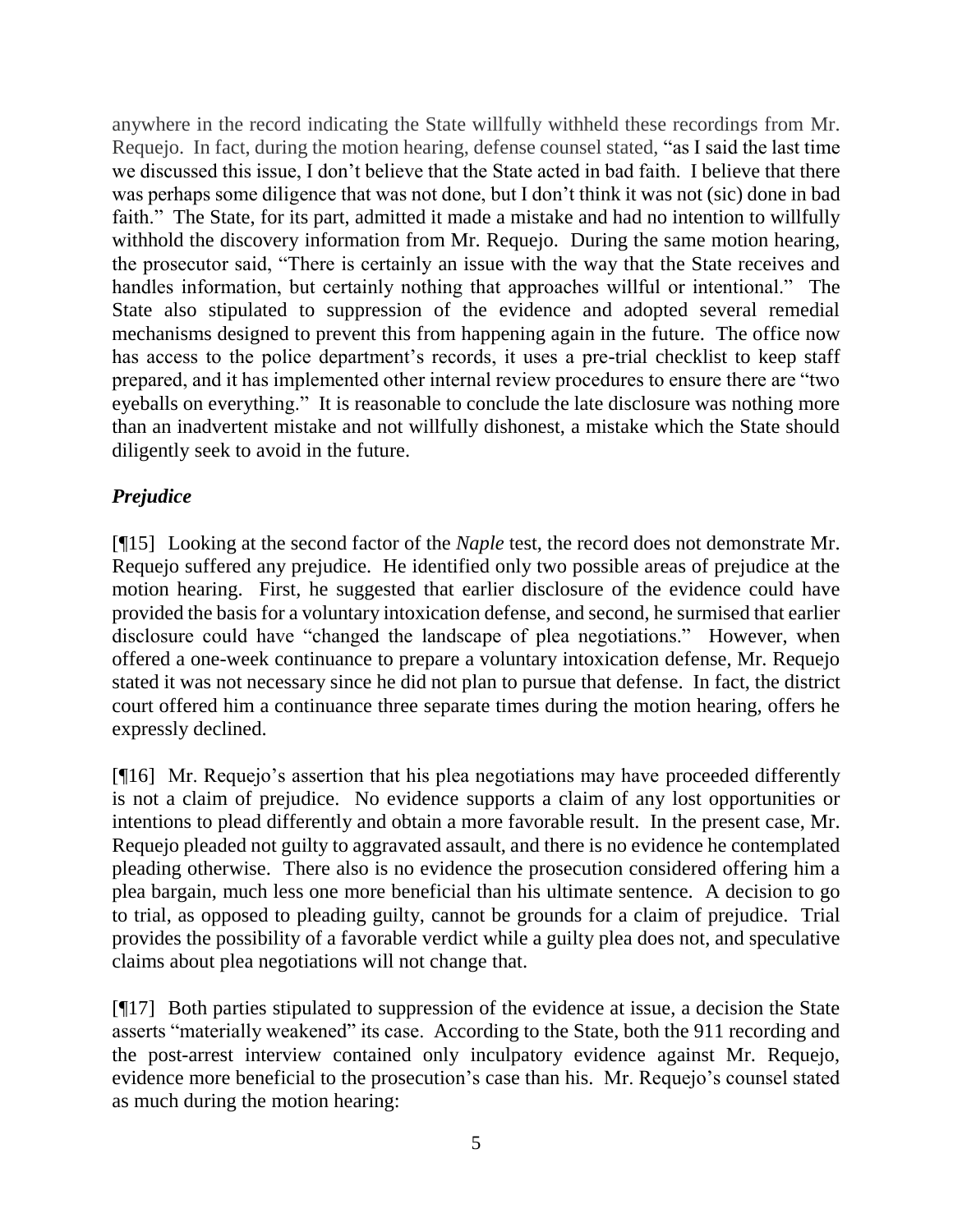Although it [the 911 recording] does contain some evidence that may be favorable to my client, on the whole neither of those [recordings] do I believe help our case and Mr. Requejo I believe agrees with me -- he's nodding his head in the affirmative -- and so we have decided not to use that evidence.

Even with the late disclosure, the suppression of the recordings only served to help Mr. Requejo's case by keeping inculpatory evidence out of the record. In any event, the jury never heard either of the recordings. We cannot conceive of any possibility where the lack of availability of this evidence had any effect on the jury verdict, much less a prejudicial one.

# *Continuance or Other Cures for Prejudice*

[¶18] Finally, under the third factor we must consider the feasibility of curing the alleged prejudice with a continuance. First and foremost, there is no need to cure non-existent prejudice, and here there is none. As discussed above, Mr. Requejo suffered no prejudice from the State's late disclosure because the evidence was harmful to him, because the evidence was voluntarily suppressed, and because the trial court offered additional time to prepare his case. There is no doubt Mr. Requejo was prepared for trial, even with the lastminute development of the late-disclosed evidence. When asked at the motion hearing what other prejudice Mr. Requejo would suffer if the trial proceeded as planned the next day, his counsel stated, "There would be no prejudice, your honor. We are ready to go to trial." The cure for a violation of discovery rules must be in proportion to the prejudice, and where there is no prejudice, there is no need for a cure.

## *Least Severe Sanction*

[¶19] As part of the three-factor *Naple* test, courts also must impose the least severe sanction necessary to ensure the State's future compliance with discovery responsibilities. *Naple*,  $\P$  12, 143 P.3d at 362. The primary goals of this requirement are to remedy the issue at hand and avoid prejudice. Courts prefer to decide criminal matters on their substance as opposed to their form, and such is the case here. A continuance would have adequately addressed any possibility of prejudice in this case, but Mr. Requejo refused it as unnecessary. We find dismissal of this case was unnecessary as well.

[¶20] Mr. Requejo's argument draws significantly from *Black v. State*, 2017 WY 135, 405 P.3d 1045 (Wyo. 2017) and it is necessary to distinguish that case from our holding here. First and foremost, the facts of *Black* are substantially different from the facts in this case. *Black* dealt with the failure of the State to request electronic evidence from Facebook and Verizon after being ordered to do so by the district court. *Id.,* ¶ 25, 405 P.3d at 1054. Both companies deleted the information before anyone could use it, so the court did not know if